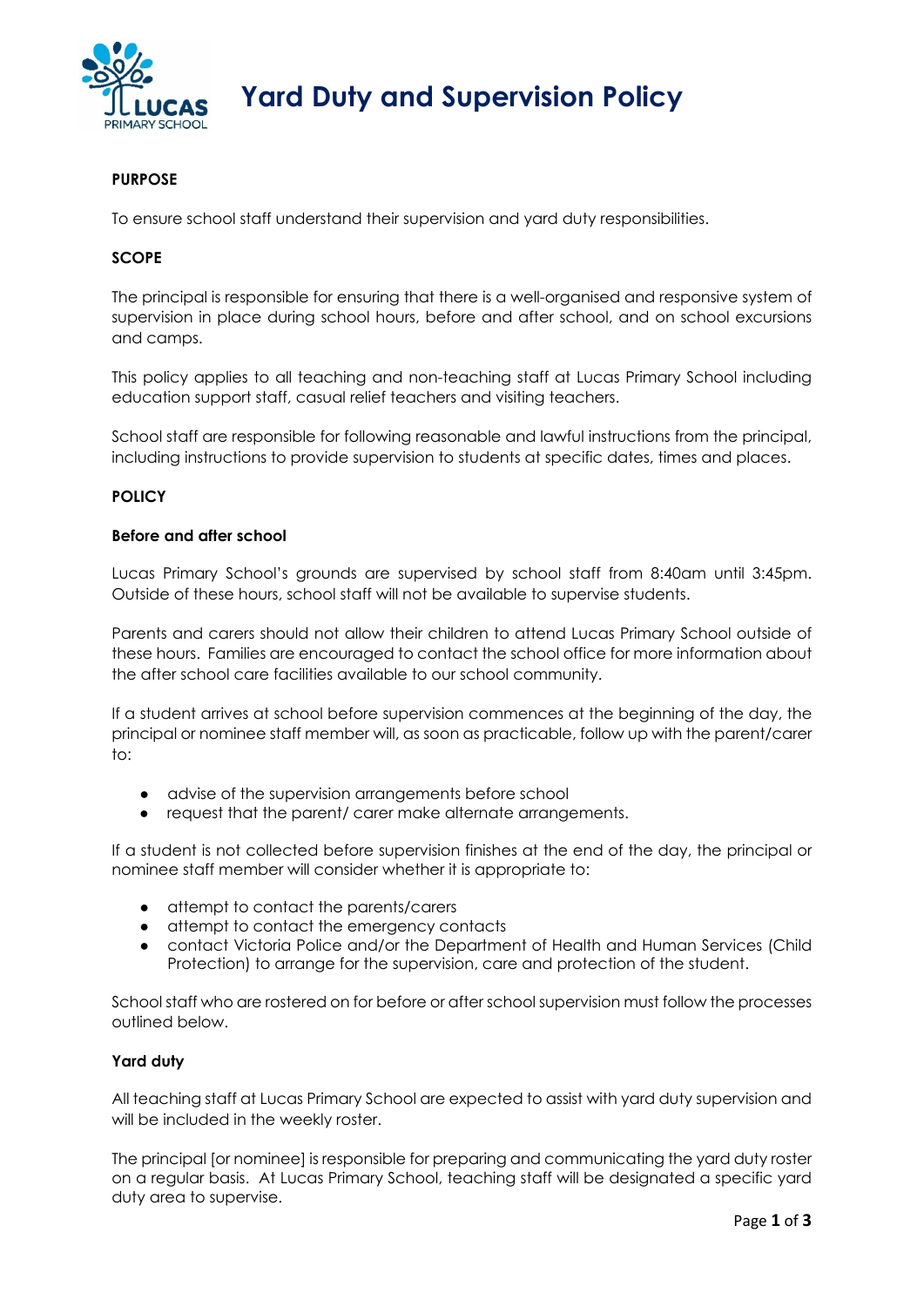The designated yard duty areas for our school as at Term 1, 2021 are:

| Zone   | Area                                            |
|--------|-------------------------------------------------|
| Zone 1 | Hard court, playground and oval                 |
| Zone 2 | Learning Street up to Prep/1/2 toilets, sandpit |
| Zone 3 | Out of bounds                                   |
| Zone 4 | Out of bounds                                   |



School staff must wear a provided safety/hi-vis vest whilst on yard duty.

Staff who are rostered for yard duty must remain in the designated area until they are replaced by a relieving teacher.

During yard duty, supervising staff must:

- methodically move around the designated zone, including toilets where required.
- be alert and vigilant
- intervene immediately if potentially dangerous or inappropriate behaviour is observed in the yard
- enforce behavioural standards and implement appropriate consequences for breaches of safety rules, in accordance with school guidelines
- ensure that students who require first aid assistance receive it as soon as practicable
- log any incidents as appropriate on Compass
- if being relieved of their yard duty shift by another staff member (for example, where the shift is 'split' into 2 consecutive time periods), ensure that a brief but adequate verbal 'handover' is given to the next staff member in relation to any issues which may have arisen during the first shift.